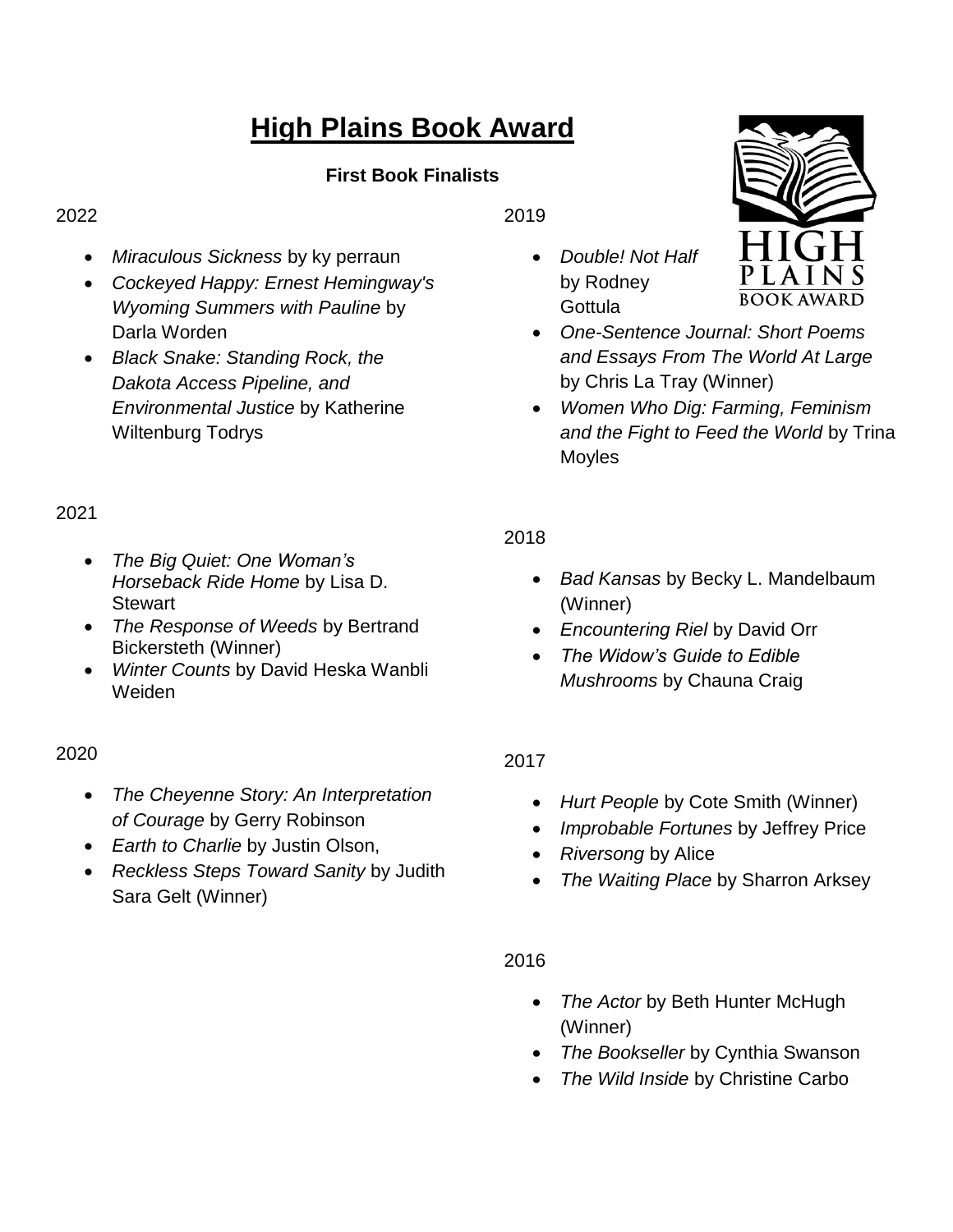- *Altitude Adjustment: A Quest for Love, Home, and Meaning in the Tetons* by Mary Beth Baptiste
- *Badluck Way: A Year on the Ragged Edge of the West* by Bryce Andrews (Winner)
- *Montana State Parks: Complete Guide and Travel Companion* by Kristen Imbody and Erin Madison

## 2014

- *The Last Good Halloween*, Giano **Cromley**
- *Montana*, Gwen Florio (Winner)
- *Wounded,* Barbara Joyce-Hawryluk

#### 2013

- *The Anatomy of Edouard Beaupre,*  Sarah Kathryn York (Winner)
- *The Boarding House*, Marcia Melton
- *The Boys of Company K,* Lee Cullimore
- *Fobbit,* David Abrams

2012

- *American Masculine,* Shann Ray, (Winner)
- *The Big Sky, By and By,* Ed Kemmick
- *Kings of Colorado,* David E. Hilton
- *Rim Haven,* Lynne Montague

#### 2011

- *Bound Like Grass: A Memoir of the Western High Plains*, Ruth McLaughlin (Winner)
- *In Poetic Silence: The Floral Paintings of Joseph H. Sharp*, Thomas Minckler
- *Prairie Feast: A Writer's Journey Home for Dinner*, Amy Jo Ehman

2010

- *600 Hours of Edward,* Craig Lancaster (Winner)
- *Heavy Burdens on Small Shoulders: The Labour of Pioneer Children on the Canadian Prairies,* Sandra Rollings-Magnusson
- *Seldom Seen: A Journey into the Great Plains,* Patrick Dobson

## 2009

- *Horses That Buck: The Story of Champion Bronc Rider Bill Smith*, Margot Kahn (Winner)
- *Sherlock Holmes: The Montana Chronicles,* John S. Fitzpatrick
- *Wind River Country: Hidden Heart of Wyoming*, Bayard Fox

2008

- *Migration Patterns: Stories,* Gary Schanbacher (Winner)
- *Turpentine*, Spring Warren
- *Where the Rivers Run North*, Sam Morton